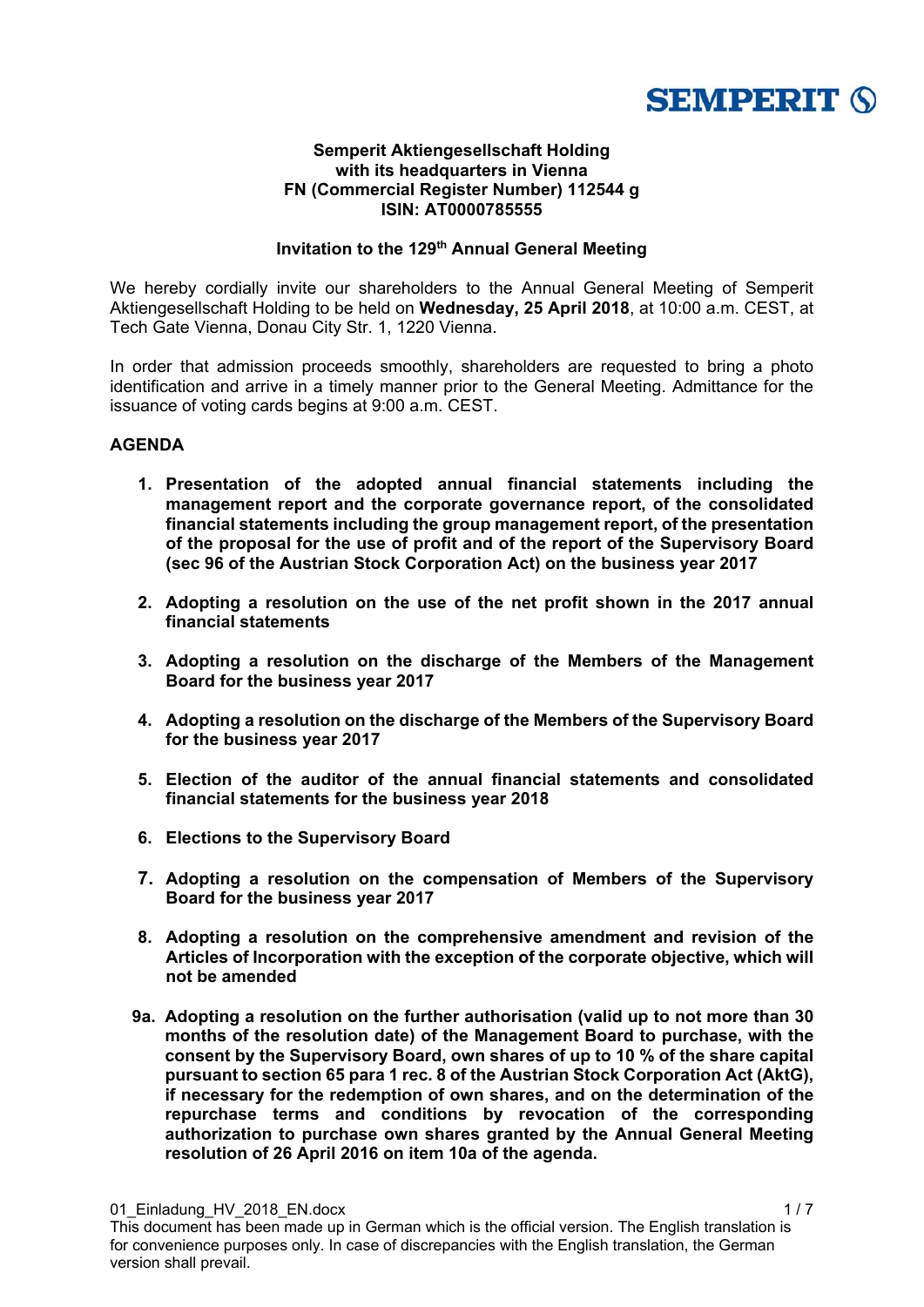

- **9b. Adopting a resolution on the renewed authorization of the Management Board pursuant to section 65 para 1b of the Austrian Stock Corporation Act (AktG), with the consent by the Supervisory Board, to sell the shares in a manner other than via the stock exchange or by means of a public offer and to decide on any exclusion of shareholders' right to repurchase (subscription rights) by revocation of the corresponding authorization to sell own shares granted by the Annual General Meeting resolution of 26 April 2016 on item 10b of the agenda.**
- **10. Adopting a resolution on the creation of a new "authorized capital" while safeguarding the statutory subscription right, also within the meaning of the indirect subscription right pursuant to section 153 para 6 of the Austrian Stock Corporation Act (AktG), but also with the authorization of the Management Board to exclude subscription rights of shareholders in whole or in part with the consent by the Supervisory Board, including the possibility of issuing new shares against contributions in kind, with the cancellation of the "authorized capital" in accordance with the resolution of the Annual General Meeting of 26 April 2016 on the 8th agenda item and resolution on the corresponding amendment to article 5a of the Articles of Incorporation.**
- **11a. Adopting a resolution on the authorization of the Management board to issue convertible bonds with the approval by the Supervisory Board and on the authorization of the Management board with the approval of the Supervisory Board to exclude shareholders' subscription rights in full or in part, with the cancellation of the corresponding authorization of the Management Board with approval by the Supervisory Board to issue convertible bonds pursuant to the Annual General Meeting Resolution of 26 April 2016 on agenda item 9a.**
- **11b. Adopting a resolution on the conditional increase of the Company's share capital in accordance with section 159 para 2 rec. 1 Austrian Stock Corporation Act (AktG) for the issue to creditors of financial instruments (convertible bonds), with cancellation of the "conditional capital" in accordance with the Annual General Meeting resolution of 26 April 2016 on agenda item 9b and corresponding amendment to article 5b of the Articles of Incorporation.**

**Opportunity for shareholders to inspect records pursuant to section 108 para 3 and 4 of the Stock Corporations Act ("AktG") (section 106 pt. 4 of the Stock Corporations Act)** 

In addition to the complete text of this convocation and the forms for appointing and revoking the appointment of a proxy holder according to section 114 Stock Corporations Act, the following documents and records will be available at the latest from the 21<sup>st</sup> day preceding the General Meeting (4 April 2018), but prospectively already from **23 March 2018,** for inspection on the Company website www.semperitgroup.com/ir.".

- Financial statements including management report,
- Corporate governance report,
- Consolidated financial statements including group management report,
- Proposal for the appropriation of the net profit,
- Separate non-financial report
- Report of the Supervisory Board,

**each for the 2017 financial year;**

01\_Einladung\_HV\_2018\_EN.docx 2 / 7 2 / 7 2 / 7 2 / 7 2 / 7 2 / 7 2 / 7 2 / 7 2 / 7 2 / 7 2 / 7 2 / 7 2 / 7 2 / 7 2 / 7 2 / 7 2 / 7 2 / 7 2 / 7 2 / 7 2 / 7 2 / 7 2 / 7 2 / 7 2 / 7 2 / 7 2 / 7 2 / 7 2 / 7 2 / 7 2 / 7 2 / 7 2 This document has been made up in German which is the official version. The English translation is for convenience purposes only. In case of discrepancies with the English translation, the German version shall prevail.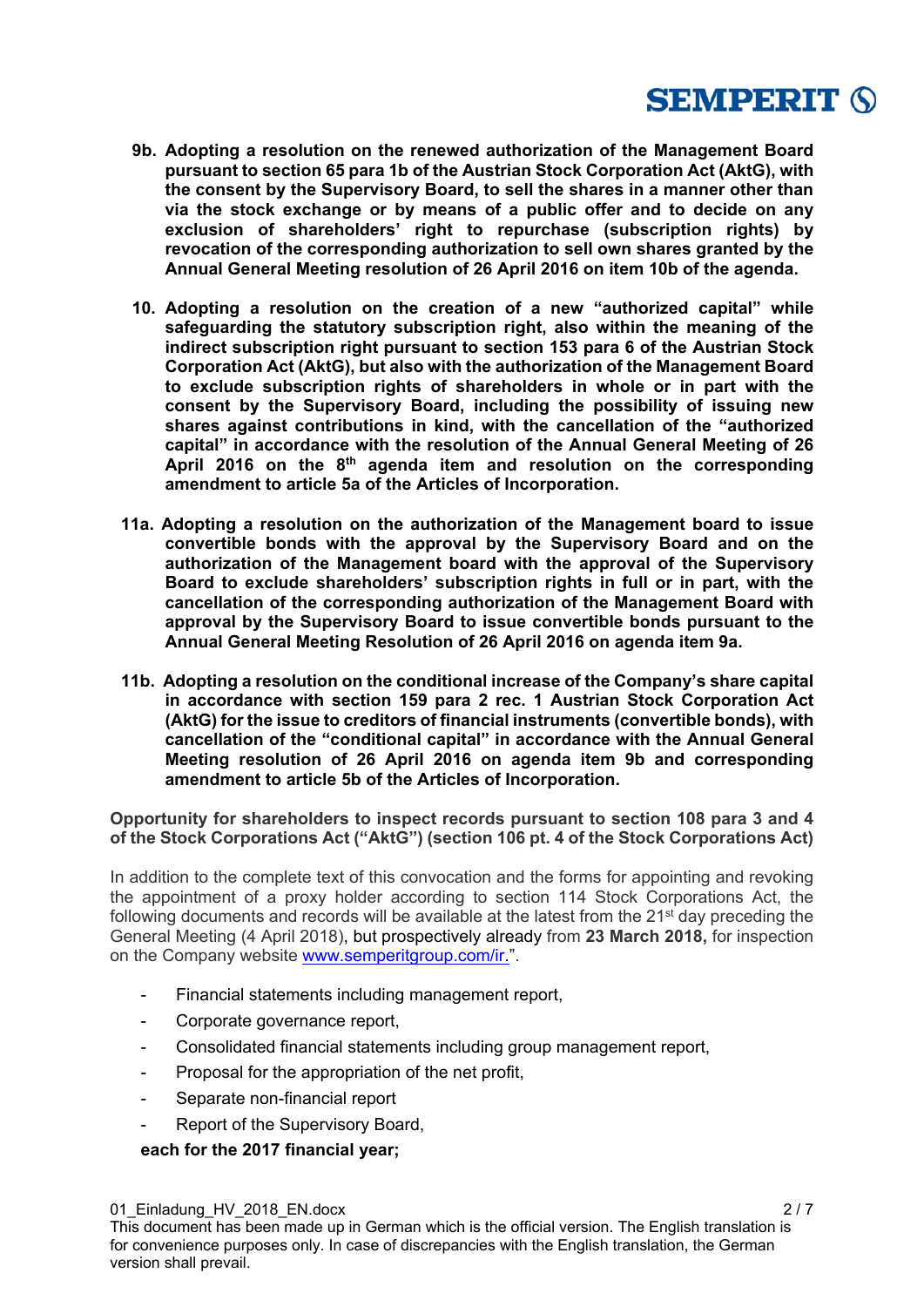

- Proposed resolutions on items 2. 11. of the agenda,
- With respect to agenda item 6.: Curriculum vitae of the candidates for the elections to the Supervisory Board together with statements pursuant to section 87 sub-section 2 of the Stock Corporations Act,
- Report by the Management Board on the exclusion of subscription rights in connection with the sale of repurchased shares pursuant to section 65 para 1b in conjunction with section 171 para 1 in conjunction with section 153 para 4 Stock Corporation Act – 9. of the agenda,
- Report by the Management Board on the exclusion of subscription rights in the "authorized capital" pursuant to section 170 para 2 in conjunction with section 153 para 4 sentence 2 Stock Corporation Act – 10. of the agenda,
- Report by the Management Board on the exclusion of subscription rights in connection with convertible bonds pursuant to section 174 para 4 in conjunction with section 153 para 4 Stock Corporation Act – 11. of the agenda.

These documents will additionally be available at the General Meeting. Upon request each shareholder will be provided with a copy of the aforementioned documents immediately and free of charge.

# **INFORMATION ON SHAREHOLDER RIGHTS PURSUANT TO SECTIONS 109, 110 AND 118 OF THE AKTG**

## **Additions to the agenda (Section 109 of the AktG)**

Pursuant to Section 109 of the AktG shareholders who together hold shares amounting to at least 5% of the share capital and who have owned these shares for at least three months before making their request may request in writing that additional items be included in the agenda of this General Meeting and be published. Each requested addition to the agenda must include a draft resolution and an explanation of the reasons for the proposal. The text of the agenda item and the proposed resolution must (also) be presented in German.

In case of an additional item requested to be put on the agenda, the supplemented agenda will be announced publicly in electronic form on the company website www.semperitgroup.com/ir no later than **6 April 2018** as well as in the same way as the original agenda no later than **11 April 2018**.

Such a request shall be considered only if it is received by the Company in writing by no later than **4 April 2018** at one of the following addresses:

| Semperit AG Holding                                                                                                            |
|--------------------------------------------------------------------------------------------------------------------------------|
| Attn: Legal Department                                                                                                         |
| Modecenterstrasse 22                                                                                                           |
| 1031 Vienna                                                                                                                    |
| stefan.marin@semperitgroup.com, in which case a qualified electronic                                                           |
| signature pursuant to Section 4 of the Austrian Digital Signature Act<br>(SigG) is necessary when making submissions by e-mail |
|                                                                                                                                |

In order to demonstrate status as a shareholder in order to exercise this shareholder right it is sufficient to present a safe custody receipt in accordance with Section 10a of the AktG which confirms that the shareholders making the request have been owners of the shares for at least three months before so doing and which may be no older than seven days on the date of submission to the Company. With respect to the other requirements for the safe custody receipt reference is made to the information on the right to participate.

01\_Einladung\_HV\_2018\_EN.docx 3 / 7 3 / 7 3 / 7 3 / 7 3 / 7 3 / 7 3 / 7 3 / 7 3 / 7 3 / 7 3 / 7 3 / 7 3 / 7 3 / 7 4  $\pm 0.0000$ This document has been made up in German which is the official version. The English translation is for convenience purposes only. In case of discrepancies with the English translation, the German version shall prevail.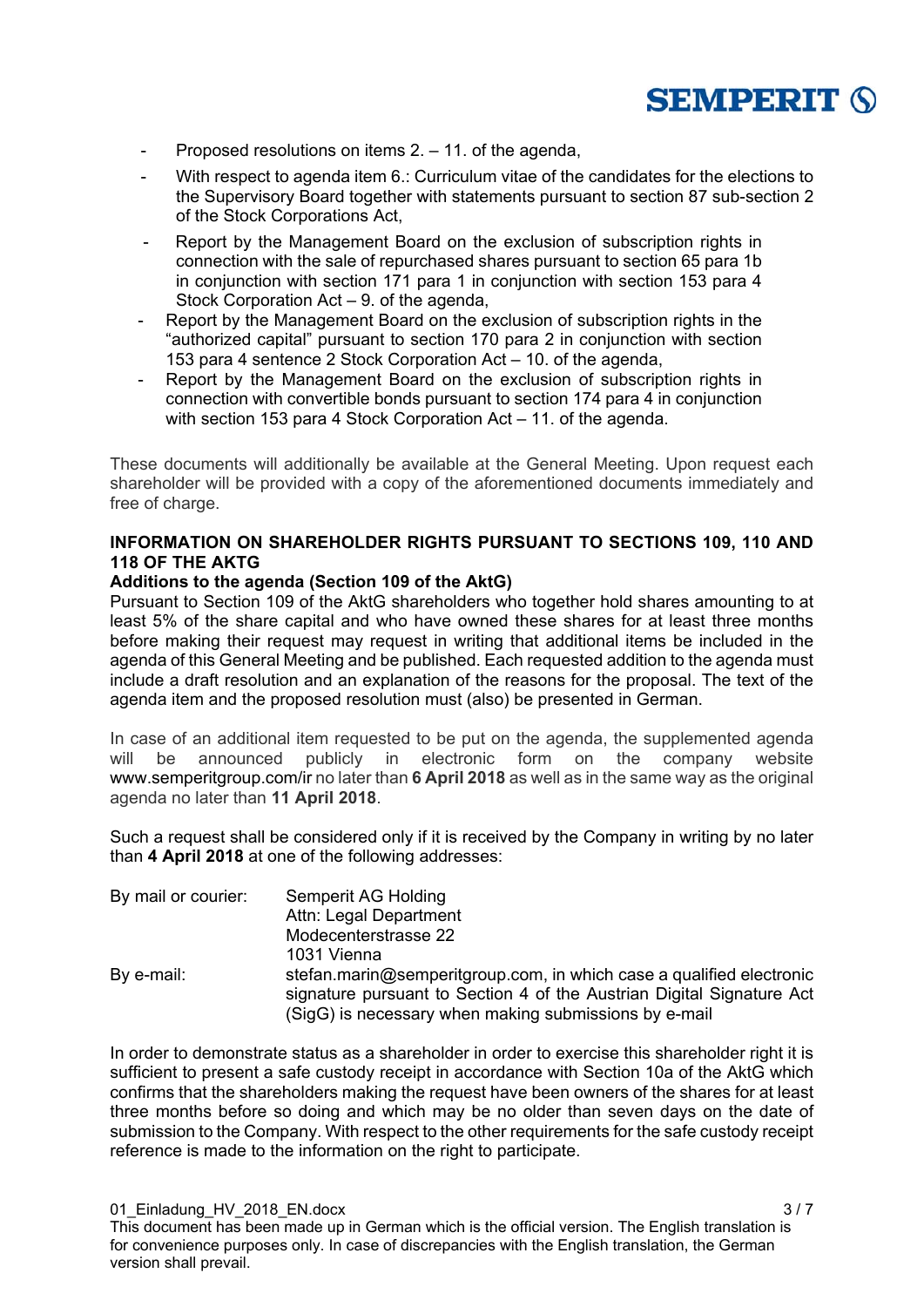

### **Draft resolutions on agenda items (Section 110 of the AktG)**

Pursuant to Section 110 of the AktG shareholders whose aggregate shareholdings equal 1% or more of the Company's share capital may propose draft resolutions in writing together with a statement of reasons with respect to each item on the agenda and may request that these proposals and statements of reasons along with any response by the Management Board or Supervisory Board be made available on the Company's website together with the names of the relevant shareholders.

If a proposal is made to elect a member of the Supervisory Board, then instead of a statement of reasons a statement is to be made regarding the person proposed in accordance with Section 87 (2) of the AktG.

The proposed resolution must (also) be submitted in German.

A safe custody receipt in accordance with Section 10a of the AktG shall suffice as proof of shareholder status to exercise these shareholder's rights, provided that the safe custody receipt is not more than seven days old at the time it is submitted to the Company. With respect to the other requirements for the safe custody receipt reference is made to the information on the right to participate.

Such a request shall be considered only if it arrives at the Company in writing by no later than **16 April 2018** at one of the following addresses:

| By mail or courier: | Semperit AG Holding                                                                                                               |
|---------------------|-----------------------------------------------------------------------------------------------------------------------------------|
|                     | Attn: Legal Department                                                                                                            |
|                     | Modecenterstrasse 22                                                                                                              |
|                     | 1031 Vienna                                                                                                                       |
| By fax:             | +43 (0)1 / 79777 - 601                                                                                                            |
| By e-mail:          | stefan.marin@semperitgroup.com, in which case the request must be<br>attached to the e-mail in writing, for example as a PDF file |

Section 119 para 2 of the AktG stipulates that a vote is to be held on a draft resolution, which has been published on the Company's website in accordance with Section 110 of the AktG, only if it has been repeated as a motion in the General Meeting.

### **Right of information (Section 118 of the AktG)**

Section 118 of the AktG stipulates that every shareholder attending the Annual General Meeting is entitled upon request to be provided with information concerning the Company's affairs, to the extent that this information is required to enable the shareholder to properly evaluate an item on the agenda. The duty to provide information also includes the legal and business relations of the Company to an affiliated business.

If the consolidated annual accounts and the group report are presented during the Annual General Meeting of a parent company (Section 189a rec. 6 of the Austrian Company Code (UGB)), then the information duty also extends to the circumstances of the group as well as businesses included in the consolidated annual financial statements.

The information does not have to be provided if such information could, based on sound business judgement, be used to significantly prejudice the position of the Company or an affiliated business, or if providing said information would constitute a criminal offence. Information also does not have to be provided if it was continuously available on the website of the Company in the form of questions and answers at least seven days before the start of

01\_Einladung\_HV\_2018\_EN.docx 4 / 7 This document has been made up in German which is the official version. The English translation is for convenience purposes only. In case of discrepancies with the English translation, the German version shall prevail.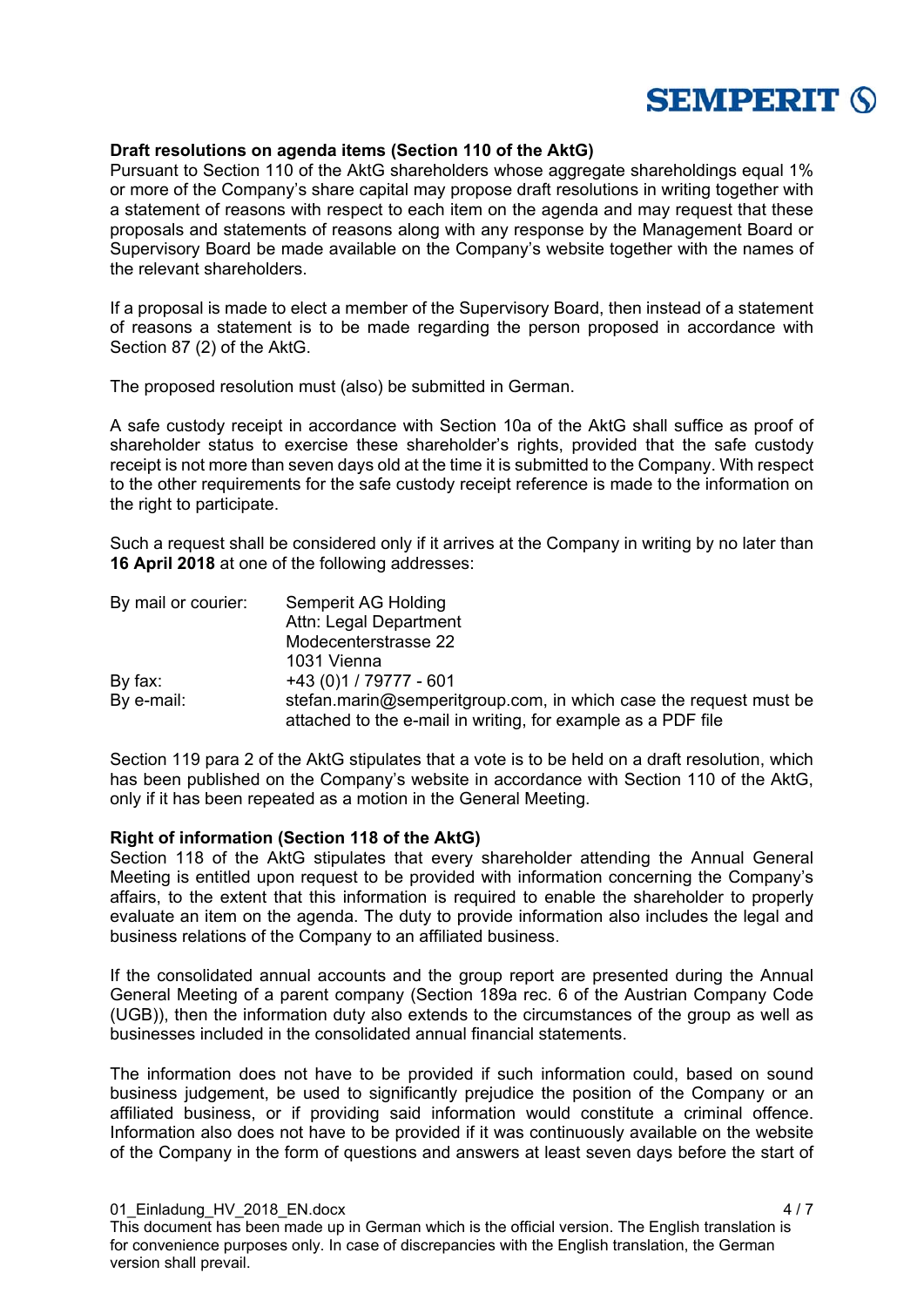

the Annual General Meeting. The reason for any refusal to provide the information must be stated.

### **Motions during the Annual General Meeting (Section 119 of the AktG)**

Pursuant to Section 119 of the AktG every shareholder, the Management Board and the Supervisory Board are entitled to submit motions on any agenda item during the Annual General Meeting. A resolution may not be adopted regarding a topic of discussion that was not properly announced as an agenda item.

Pursuant to 87 para 6 of the AktG Semperit Aktiengesellschaft Holding as listed company must announce on its websites the proposed candidates for election to the Supervisory Board together with statements in accordance with section 87 para 2 of the AktG for each proposed person by no later than five working days prior to the General Meeting, i.e. on **18 April 2018**. Failure to do so means the person concerned may not be included in the vote. The submission of a corresponding motion at the General Meeting is therefore not possible.

### **RECORD DATE AND PARTICIPATION IN THE ANNUAL GENERAL MEETING**

The right to participate in the General Meeting and to exercise voting rights and all other shareholder rights in the course of the General Meeting is determined by the shares owned at the end of the tenth day prior to the date of the General Meeting, i.e. **15 April 2018**, 12 midnight CEST (Record Date of the General Meeting). Only persons who are shareholders on this Record Date and have demonstrated this to the Company are entitled to attend the General Meeting.

### **Bearer shares held in a securities account**

A safe custody receipt pursuant to section 10a of the AktG shall suffice as proof of shareholding for bearer shares kept in custody as of the Record Date, provided that this custody receipt is received by the Company no later than **20 April 2018** and exclusively at one of the following addresses.

| By mail or courier: | Notary Huppmann, Poindl & Partner<br>Brandstätte 6<br>1010 Vienna                                                                     |
|---------------------|---------------------------------------------------------------------------------------------------------------------------------------|
| By fax:             | +43(0)1 512 28 65-21                                                                                                                  |
| By e-mail:          | semperit2018hv@nhp.at, in which case the safe custody receipt must<br>be attached to the e-mail in writing, for example as a PDF file |
| By SWIFT:           | GIBAATWGGMS (message type MT598, must include<br>- ISIN<br>AT0000785555 in the text)                                                  |

### **Safe custody receipt pursuant to Section 10a of the AktG**

The safe custody receipt is to be issued by a depositary bank based in a member state of the European Economic Area or in a full member state of the OECD, and must contain at least the following:

- Information on the issuer: name/company name and address or code commonly used for interbank transactions (SWIFT CODE),
- Information on the shareholder: name/company name and address, in the case of natural persons additionally the date of birth, in the case of legal entities, if applicable, additionally the commercial register and registration number under which the entity is registered in its country of origin,
- Information on the shares: number of shares held by the shareholder, ISIN AT0000785555,

#### 01\_Einladung\_HV\_2018\_EN.docx 5 / 7 5 / 7 5 / 7 5 / 7 5 / 7 5 / 7 5 / 7 5 / 7 5 / 7 5 / 7 5 / 7 5 / 7 5 / 7 5 / 7 5 / 7 5 / 7 5 / 7 5 / 7 5 / 7 5 / 7 5 / 7 5 / 7 5 / 7 5 / 7 5 / 7 5 / 7 5 / 7 5 / 7 5 / 7 5 / 7 5 / 7 5 / 7 5

This document has been made up in German which is the official version. The English translation is for convenience purposes only. In case of discrepancies with the English translation, the German version shall prevail.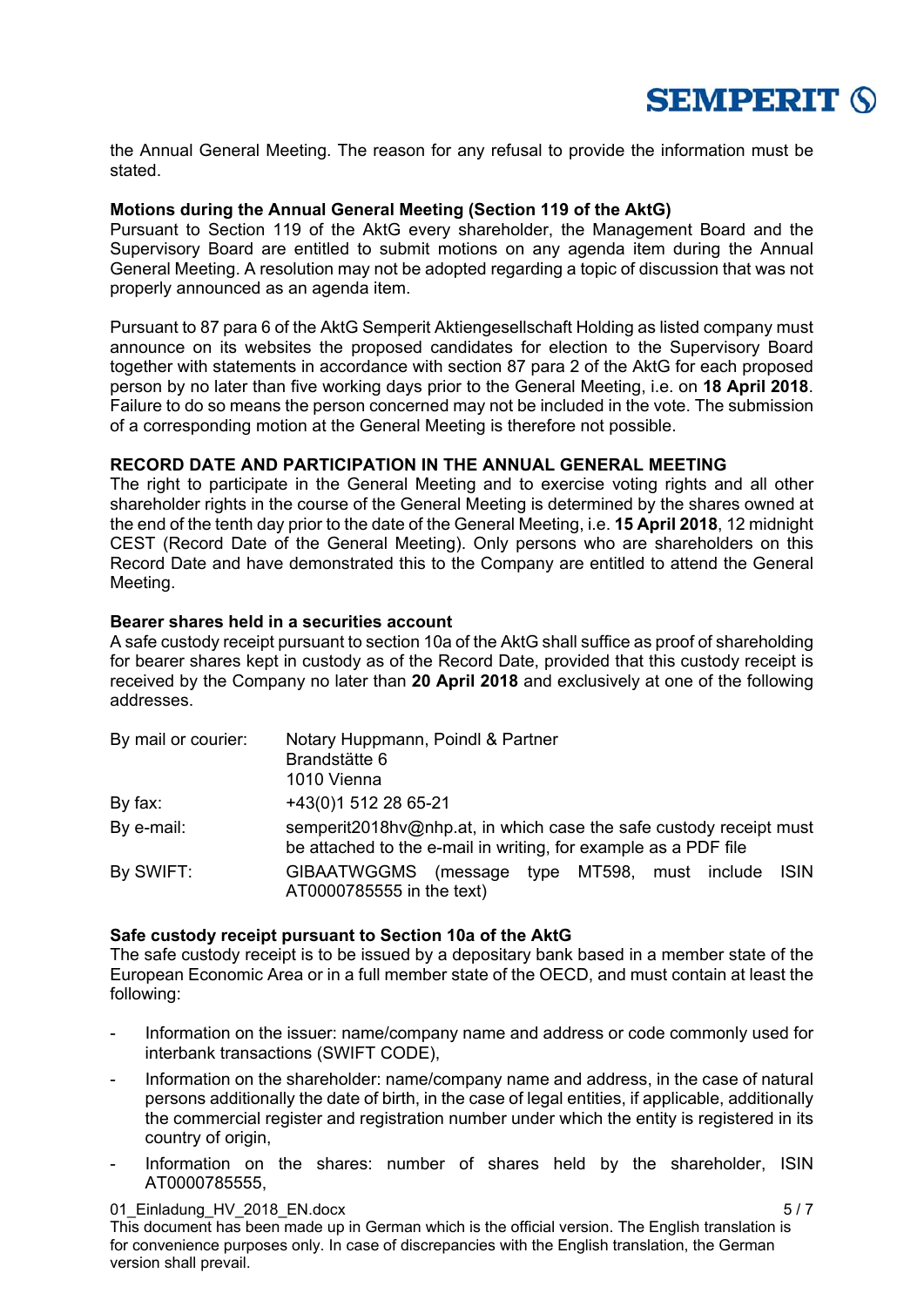

- Securities account number or other designation,
- Date and, if appropriate, the time period to which the safe custody receipt refers.

If the safe custody receipt is intended as proof of shareholder status, it may be no older than seven days at the time of submission to the Company.

The safe custody receipt as proof of shareholding for the right to participate in the Annual General Meeting must relate to the aforementioned Record Date, **15 April 2018**, 12 midnight CEST.

The safe custody receipt will be accepted in either German or English. The safe custody receipt must be in writing.

Registering to attend the General Meeting or submitting a safe custody receipt does not in any way block shareholders with regard to their shares; they may continue to freely dispose of their shares after registering or submitting a safe custody receipt.

### **PARTICIPATION BY PROXY**

Every shareholder entitled to participate in the General Meeting has the right to appoint a natural or legal person as proxy who will attend the meeting on behalf of the shareholder and who is vested with the same rights as the shareholder whom he/she represents. The Company itself or a member of the Management Board or Supervisory Board may exercise the voting right as a proxy only if the shareholder has issued explicit instructions on the individual agenda items.

The proxy must be conferred on a specific person (natural or legal) in writing, whereby several persons may receive proxies.

The proxy must be received by the Company exclusively at one of the following addresses:

| By mail or courier: | Notary Huppmann, Poindl & Partner                                                                                      |
|---------------------|------------------------------------------------------------------------------------------------------------------------|
|                     | Brandstätte 6                                                                                                          |
|                     | 1010 Vienna                                                                                                            |
| By fax:             | +43(0)1 512 28 65-21                                                                                                   |
| By e-mail:          | semperit2018hv@nhp.at, in which case the proxy must be attached to<br>the e-mail in writing, for example as a PDF file |
| Personally:         | by registering at the Annual General Meeting                                                                           |

If the proxy will not be personally submitted when registering at the General Meeting, the proxy must arrive at the Company no later than **20 April 2018** at one of the aforementioned addresses.

Upon request, a proxy form and a form for the revocation of the proxy will be sent to the shareholder. These forms are also available on the Company's website at www.semperitgroup.com/ir.

If a shareholder has appointed the credit institution maintaining his or her securities account as proxy, the credit institute only needs to submit notification of its appointment as proxy in addition to the safe custody receipt. The aforementioned requirements applying to the submission of the safe custody receipt shall apply analogously to the submission of this notification.

01\_Einladung\_HV\_2018\_EN.docx 6 / 7